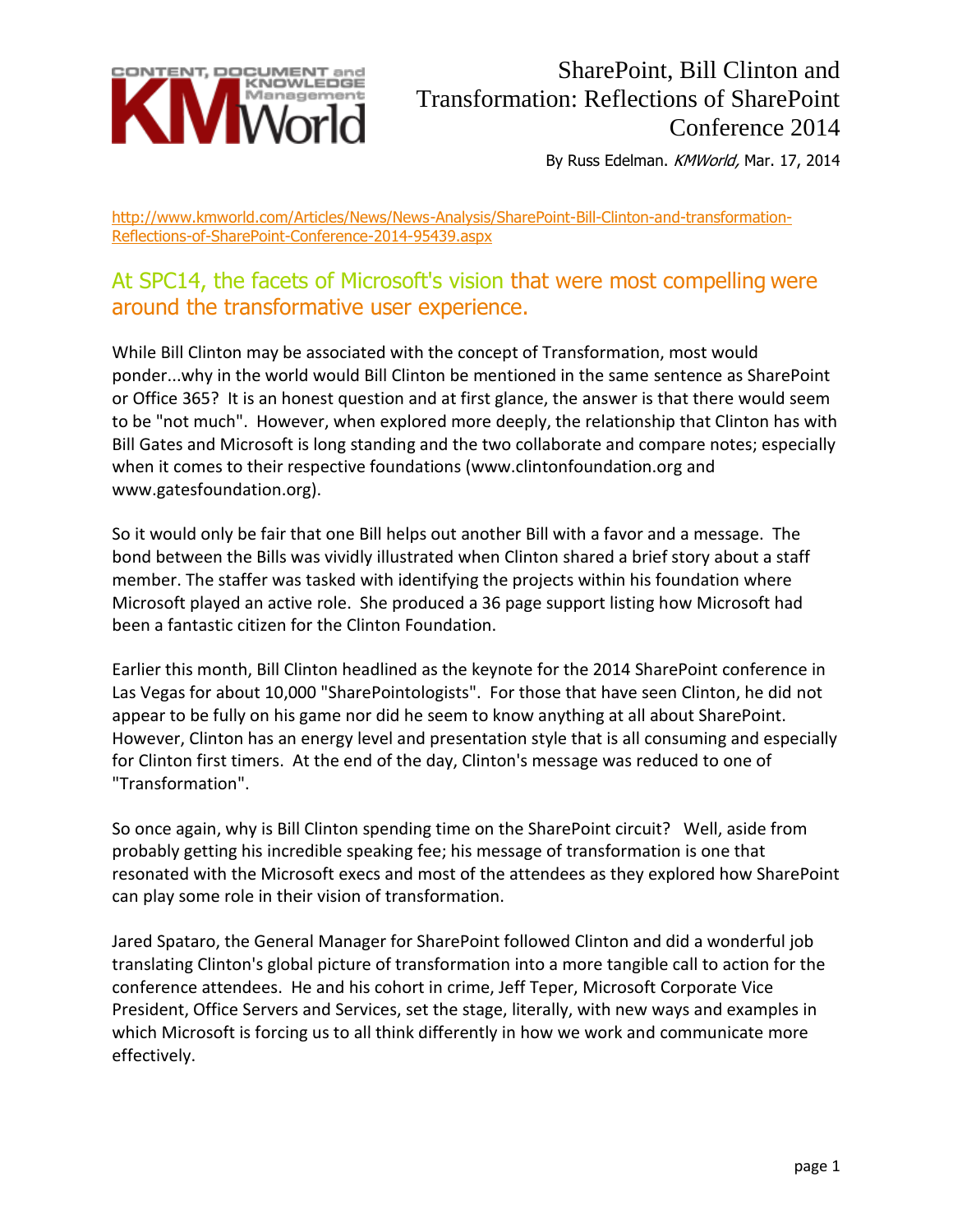

## SharePoint, Bill Clinton and Transformation: Reflections of SharePoint Conference 2014

By Russ Edelman. KMWorld, Mar. 17, 2014

Teper and Spataro spoke of their rapidly growing footprint within the Cloud via their Office 365 and Azure environments. In this regard, transformation was being achieved by allowing broad user communities to enrich their communications without the burden of internal infrastructure. Quantitatively, Spataro indicated 1) that Office 365 is now being used in some capacity by 60% of the Fortune 500, 2) Office 365 has now surpassed SharePoint as the fastest growing product in Microsoft's history and 3) there has been a 500% increase in Office 365 subscriptions. Clearly, organizations are not only interested, they are heavily engaged. Many people remain divided on the subject of the cloud. My personal experience at the show is that at least 50% of the people that I met with (over 100) represented their intent to move to the Cloud in some capacity.

From my vantage point, the cloud is unquestionably in the cards for the future in a mainstream capacity and Microsoft will undoubtedly play a significant role in that landscape. And in terms of providing a platform that becomes even more ubiquitous across an organization, SharePoint will score high in contributing to this transformation. My new term for people working in the Office 365 Cloud..."Office 365 meteorologists"!

However, the facets of Microsoft's vision that were most compelling were around the transformative user experience. Let's face it, SharePoint 2013 and its predecessor versions have been a "bit" flat from a user experience perspective. SharePoint 2013 is certainly better; however, in comparison to the litmus test of gamer UIs with rich graphics and engaging user experiences, the business technology of SharePoint simply does not compare. With the wind of the Cloud and iterative development on their back, the SharePoint team has entered into bold new dimension to change up the user experience game.

Specifically, new technology has been introduced in this dimension and it includes "Office Graph" and "Oslo" and at long last, a usable and rich integration experience between the Office 365 product line and Yammer. A few quick specifics on these important new features.

- **Office Graph** | Office Graph amounts to a semantic layer of technology that seeks out relationships between disparate content in systems and then presents it in a much more directed fashion. For example, Office Graph will systematically look to relate how emails, documents, web site content and more may be related together and will provide the user with an "economic" view of information in a way that makes sense. For all intents and purposes, Office Graph is giving users the needle in the haystack.
- **Oslo** | Oslo is perhaps best described as really good frosting on the cake. Microsoft has turned the corporate portal into something that is now a truly rich user experience which when combined with the Office Graph, changes the user experience in an even greater capacity. The navigation and flexibility in configuring this new portal experience is a powerful representation of where the user experience is going and in short, that